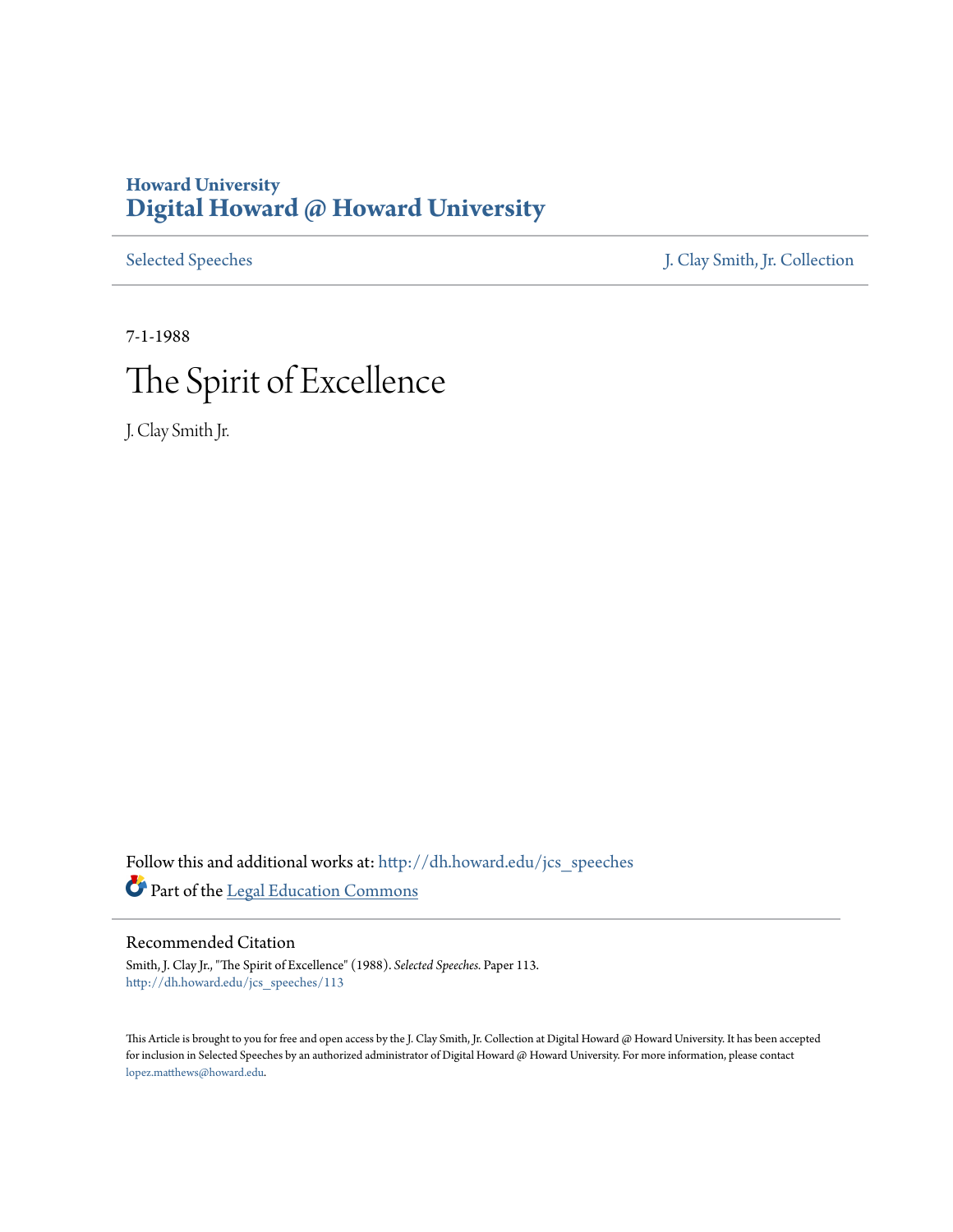## THE SPIRIT OF EXCELLENCE

 $\hat{\bullet}$ 

J. Clay Smith, Jr.  $*/$ Dean

I am pleased to welcome each of you to the Howard University School of Law. You are the second group of students who have been accepted into the Early Enrollment Program at the law school. The Early Enrollment Program is important to me because it is a program that I created; it is a program in which the faculty believes; it is a program to which we are committed.

The Early Enrollment Program was created to give students an opportunity to be exposed to the law at Howard Law School in advance of the regular opening of the academic school year. At Howard Law School we know that there are students who are capable of the study of law -- they simply need a chance to dennnstrate their ability. I want to assure you, however, that opportunity is not a word which is isolated from another word -- hard work.

In the weeks ahead you will come to know the real definition of hard work. Hard work is a virtue. It is a virtue that others around you may criticize. The law demands the attention of people dedicated to hard work and to the pursuit of knowledge. The law has little sympathy for people who seek the easy road to success or who labor in the vineyard of excuses for nonperformance.

ドット

<sup>\*/</sup> Remarks before the second group of students admitted in the Early Enrollment Program at the Howard University School of Law on July 1, 1988. The names of these Early Enrollees are: Gerald B. Coleman, Portland, Oregon; Myla E. Friedman, Philadelphia , Pennsylvania; Quinne Harris, Temple Hills, Maryland; lolita A. James, Wheaton, Maryland; Tonya M. Lacewell, Burgaw, North Carolina; Michael Lockworth, Freeport, New York; Solomon P. N'Jie, Hanover, New Hampshire; Maria D. Oliver, Washington, D.C.; Stephen T. Orsino, Fairfax, Virginia; James S. Robinson, Missouri City, Texas and Faith-Ann M. Warner, Potomac, Maryland. The Director of the Early Enrollment Program for the 1988-1989 academic year is Professor W. Sherman Rogers assisted by Professor Paula Rhodes.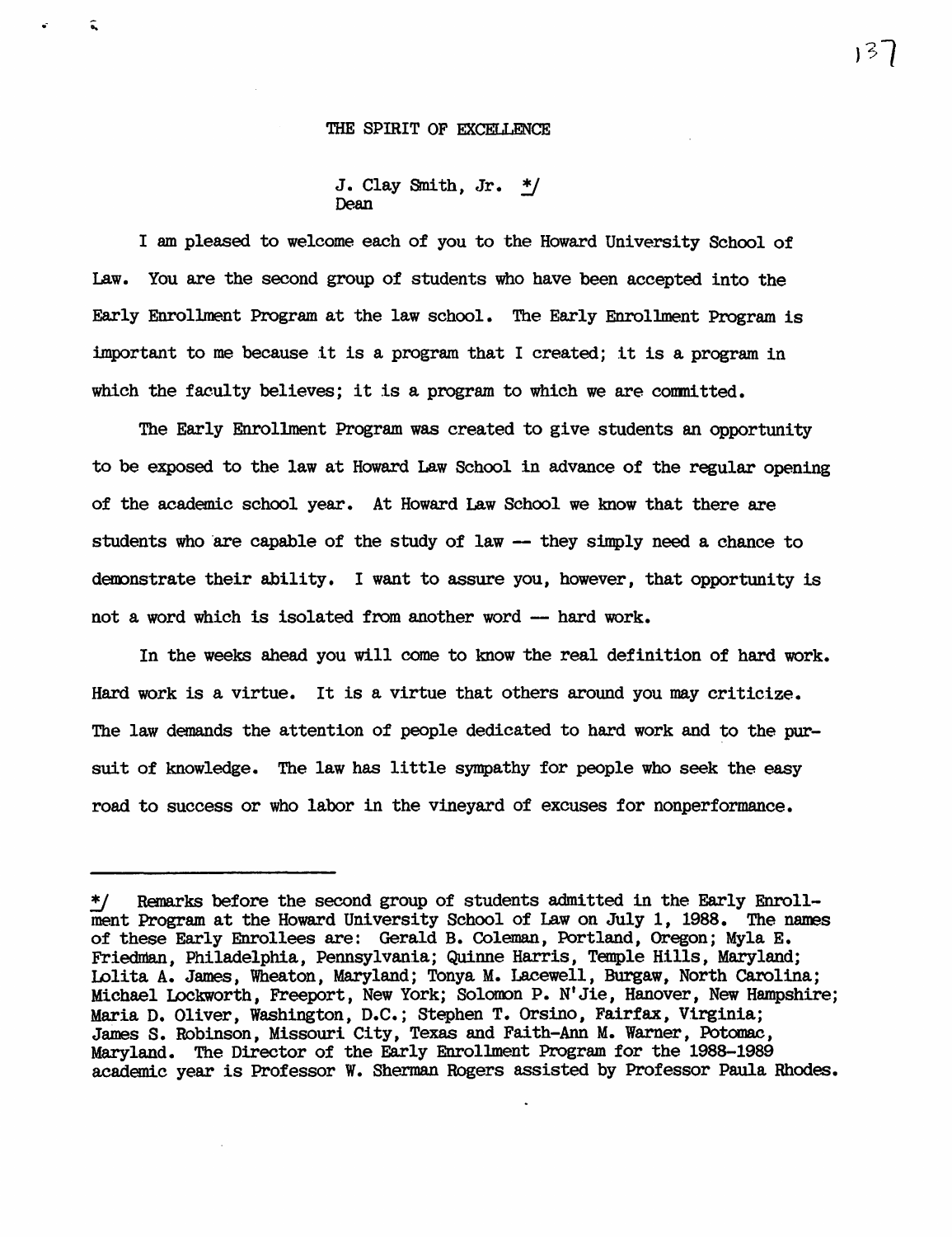Each of you are here to learn about the law; you will also learn about yourselves. Whether you achieve your goal, your dream, to become a lawyer will depend on what you are made of.

The study of law is a challenge; it is not easy, but life itself is not easy. I know no woman or man worth their salt who does not compete each day to meet the challenges of life with self-determination and gusto. You have the power to lift yourself up, to see the world for what it is and to make your life and the world what you want it to be.

The study of law is a science. Understanding this science will arm you with a mind not only to contest injustice, but to correct it. The science of law is also a process of thinking. In the study of law, simple thoughts will become complex; complex thoughts will become simple: the question is -- will you know the difference?

There are a few principles that I want to share with you that will help you through the valley of confusion into which you are entering:

1. Learn how to read. You know how to read, but the study of law will require a more critical study of the words and phrases that you read.

2. Be tolerant. Tolerate those things about which you are ignorant. You must recognize your own ignorance before you are able to recognize that you are lacking in knowledge.

3. Respect your colleagues. No one has a corner on knowledge. We learn from each other. Respect for your fellow person allows for open discussion and for the sharing of ideas. Learn to respect your colleagues -- even when they fall short - for tomorrow you may be on the short end.

-2-

 $\zeta$